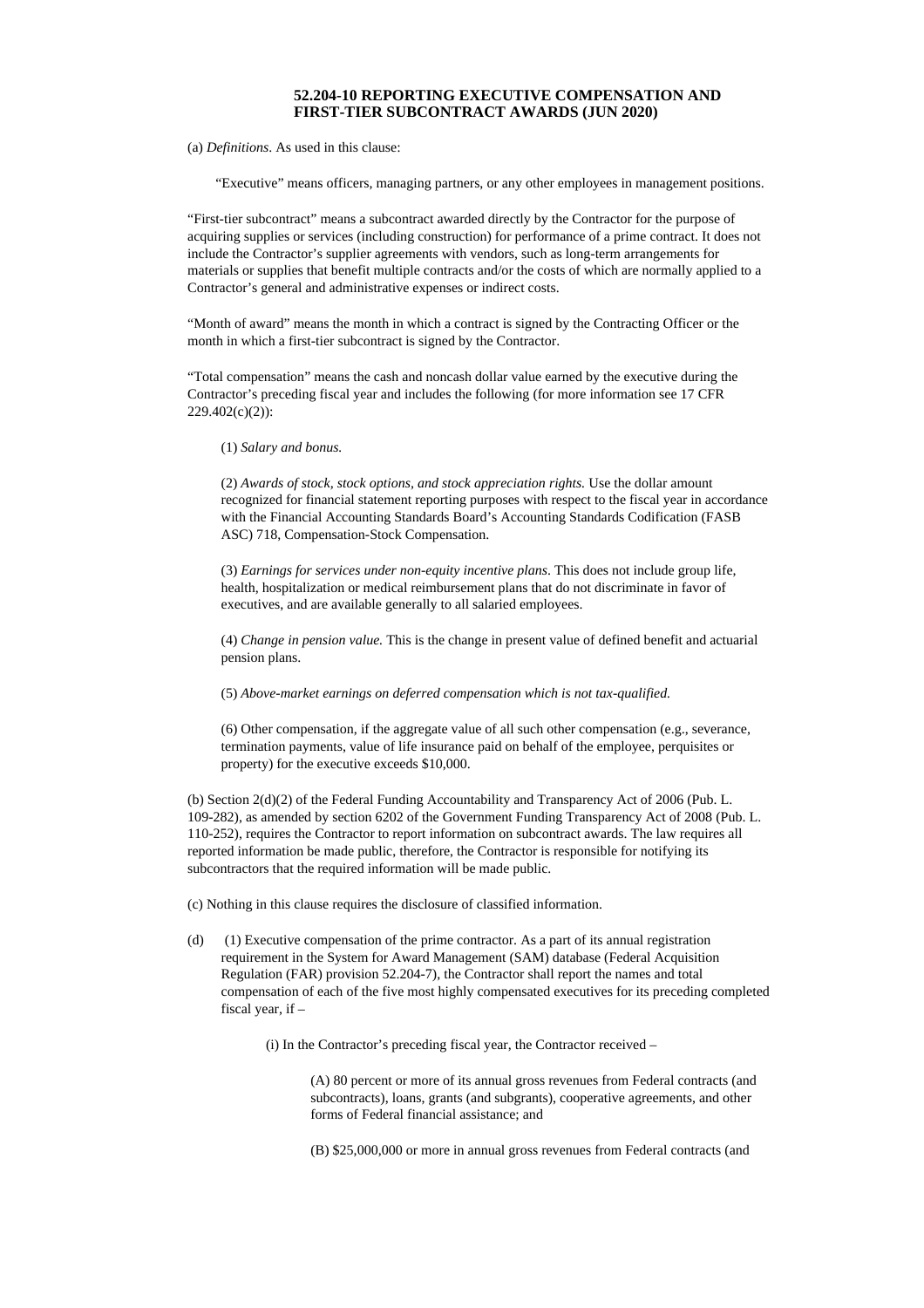subcontracts), loans, grants (and subgrants), cooperative agreements, and other forms of Federal financial assistance; and

(ii) The public does not have access to information about the compensation of the executives through periodic reports filed under section 13(a) or 15(d) of the Securities Exchange Act of 1934 ( $15$  U.S.C. [78m\(a\),](http://uscode.house.gov/lawrevisioncounsel.shtml) 78o(d)) or section 6104 of the Internal Revenue Code of 1986. (To determine if the public has access to the compensation information, see the U.S. Security and Exchange Commission total compensation filings at <http://www.sec.gov/answers/execomp.htm>.).

(2) *First-tier subcontract information*. Unless otherwise directed by the Contracting Officer, or as provided in paragraph  $(g)$  of this clause, by the end of the month following the month of award of a first-tier subcontract valued at or above the threshold specified in FAR 4.1403(a) on the date of subcontract award, the Contractor shall report the following information at http://www.fsrs.gov for that first-tier subcontract. (The Contractor shall follow the instructions at [http://www.fsrs.gov](http://www.fsrs.gov/) to report the data.)

(i) Unique entity identifier for the subcontractor receiving the award and for the subcontractor's parent company, if the subcontractor has a parent company.

- (ii) Name of the subcontractor.
- (iii) Amount of the subcontract award.
- (iv) Date of the subcontract award.

(v) A description of the products or services (including construction) being provided under the subcontract, including the overall purpose and expected outcomes or results of the subcontract.

(vi) Subcontract number (the subcontract number assigned by the Contractor).

(vii) Subcontractor's physical address including street address, city, state, and country. Also include the nine-digit zip code and congressional district.

(viii) Subcontractor's primary performance location including street address, city, state, and country. Also include the nine-digit zip code and congressional district.

- (ix) The prime contract number, and order number if applicable.
- (x) Awarding agency name and code.
- (xi) Funding agency name and code.
- (xii) Government contracting office code.
- (xiii) Treasury account symbol (TAS) as reported in FPDS.
- (xiv) The applicable North American Industry Classification System code (NAICS).

(3) *Executive compensation of the first-tier subcontractor*. Unless otherwise directed by the Contracting Officer, by the end of the month following the month of award of a first-tier subcontract valued at or above the threshold specified in FAR 4.1403(a) on the date of subcontract award, and annually thereafter (calculated from the prime contract award date), the Contractor shall report the names and total compensation of each of the five most highly compensated executives for that first-tier subcontractor for the first-tier subcontractor's preceding completed fiscal year at [http://www.fsrs.gov](http://www.fsrs.gov/), if -

(i) In the subcontractor's preceding fiscal year, the subcontractor received –

(A) 80 percent or more of its annual gross revenues from Federal contracts (and subcontracts), loans, grants (and subgrants), cooperative agreements, and other forms of Federal financial assistance; and

(B) \$25,000,000 or more in annual gross revenues from Federal contracts (and subcontracts), loans, grants (and subgrants), cooperative agreements, and other forms of Federal financial assistance; and